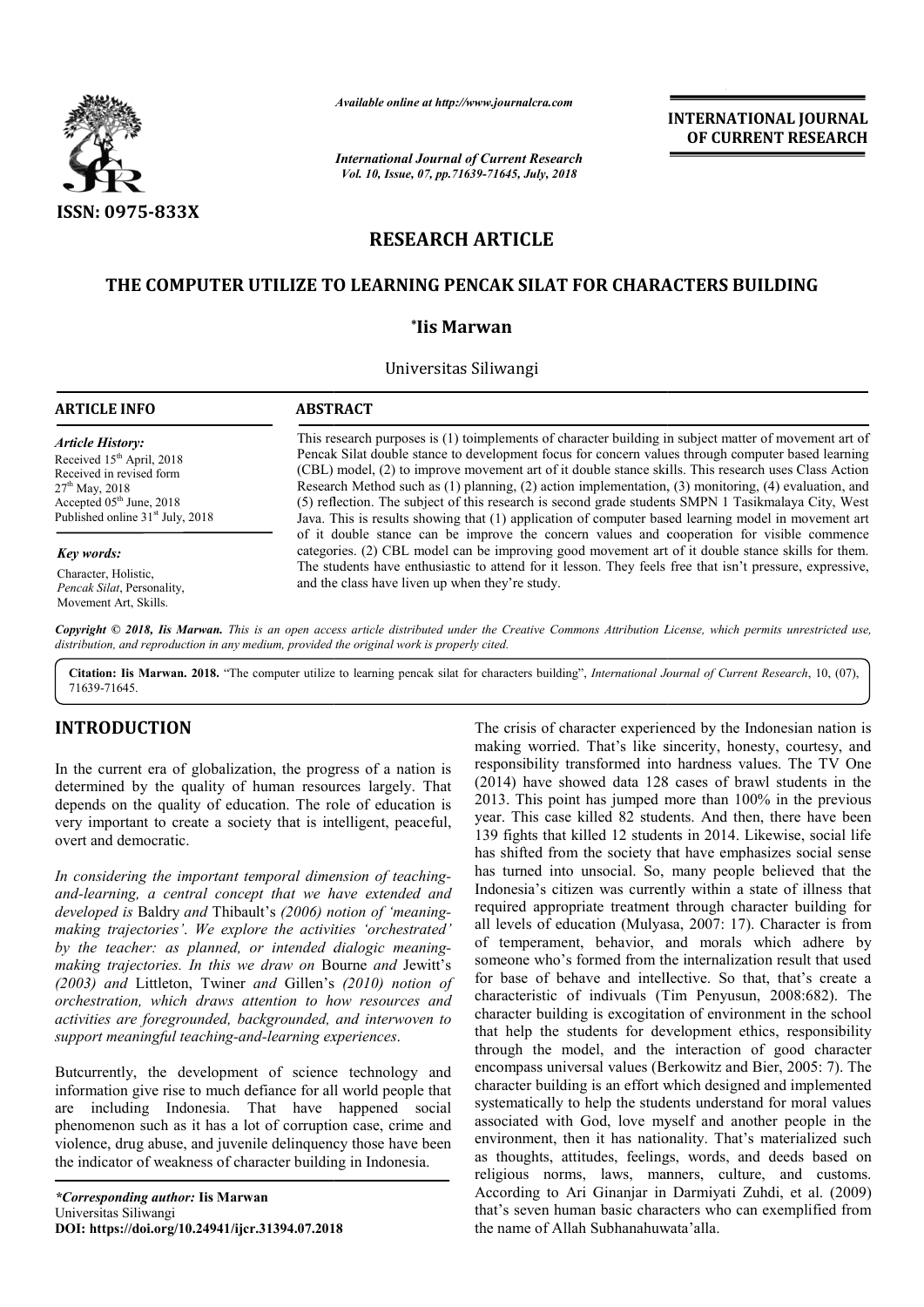#### **List 1.1. Latticework of Observation Thread**

| Num | Aspects            | Indicators                                                                                                                                                                                                                                                                                                                                                                                                                                                                                                                                                                                                                                                                                                                                                    |
|-----|--------------------|---------------------------------------------------------------------------------------------------------------------------------------------------------------------------------------------------------------------------------------------------------------------------------------------------------------------------------------------------------------------------------------------------------------------------------------------------------------------------------------------------------------------------------------------------------------------------------------------------------------------------------------------------------------------------------------------------------------------------------------------------------------|
|     | <b>CARE</b>        | The students are help their friends who have hardship study.<br>The students visits their friend whoare getting sick.<br>The students knows the conditions of their friends who are getting trouble.<br>The students can be cleanning the white board.<br>The students can do arrange the chairs before study begin.<br>The students can not do noise.<br>The students give the way for another people can get it.<br>The students are feeling uncomportable in the classroom when there hot, dark,<br>dirty, and there haven't marker or LCD.<br>The students can do remain their friends when there so noise.                                                                                                                                               |
|     |                    | The students can throw garbage in its place.<br>The students can close the door when they come and exit to the class.                                                                                                                                                                                                                                                                                                                                                                                                                                                                                                                                                                                                                                         |
|     |                    | The students can be listenning their friends who is speak in front of the class.                                                                                                                                                                                                                                                                                                                                                                                                                                                                                                                                                                                                                                                                              |
| 2   | <b>COOPERATIVE</b> | The students can help their friends in the group.<br>The students can make friendly situation in the group.<br>The students can be relented in the group.<br>The students can support their friends which have good argumentation.<br>The students wont predominate in the group.<br>The students be admitted excess their friends in the group.<br>The students can be doing accepted decision in the group.<br>The students can help their friends who didn't do their assignment in the group.<br>The students can give the information to be discovered that is to help solve for<br>group task.<br>The students can make the member be important in the group.<br>The students can make the positive a wish to the member of capability in the<br>group. |
|     |                    | The students can give motivation for less active member in the group.<br>The students can be active participation.                                                                                                                                                                                                                                                                                                                                                                                                                                                                                                                                                                                                                                            |

Those are (1) honest, (2) responsibility, (3) discipline, (4) visionary, (5) fair. (6) care, and (7) cooperation. In the other hand, Josephson Institute of Ethics (2005) in Endang Poerwati (2011: 79)who categorize of six principal factors that is (1) *strustworthiness*, (2) *respect*, (3) *responsibility*, (4) *fairness*, (5) *caring*, dan (6) *citizenship*. Then, she's said on cite Lewis A. Barbara (2004) who have 10 characteristic of principals such as  $(1)$  care,  $(2)$  be aware of community,  $(3)$  to cooperate,  $(4)$  fair, (5) be willing to forgive, (6) honest, (7) maintain the relationship, (8) respect for others, (9) responsible, and (10) safety. *Pencak Silat* is martial sport from Indonesia originally. That's plentiful of self-defense elements like evasion, dodgery, dings, attacks (punches and kicks), and lockdown. It's have difference of martial arts in every institution.Indonesia have much national institution of *Pencak Silat* such as *Perisai Diri, Merpati Putih, Bakti Negara, Setia Hati Teratai*, etc (Ni Luh Putu Spyanawati, 2014:1).It's like a sport, it have two categories as follows (1) martial or match and (2) art. The match is category of classification of weight, then the art is category of classification number of singel and team art. In the study of physical education for elementary and junior high school teaches the values of martial and art for build the good character of the students. The development of *Pencak Silat* should be part of integral education for form the student's character to respect and responsibility. That's for actualize the purpose of national education (Mulyana, 2013 : 1). But, the student's phenomenon is weak character because of them didn't learn *Pencak Silat* study in their school. That problem can not be taught by the teachers what isn't to dominate this lesson 78%. Then, there isn't facilities and infrastructure for it 65%. And then, the teachers wouldn't be dare to teach this lesson 45% (Marwan, 2014). Those problem must solved for *Pencak Silat* lesson can be learned in the school. The model of *Pencak Silat* computer based learning (CBL) is a solution for the teachers can be learned the *Pencak Silat* movement technique. If the CBL Model can do this is problem solving to overcome it. Then, this's to resolve limitedness the teachers' skill.

This's also can do to learn for movement art of *Pencak Silat* double stance. The process study is interaction between the people and their environment. So this study can be learned in everywhere and everytime. That someone was studied who know behavioral changes because of alteration level of knowledge, skills, or attitude (Arsyad, 2007: 1).

# **RESEARCH METHOD**

This research is a Classroom Action Research which is conducted of cycle form. This study tend to be participative and colaborative which is the basic problem for movement art of *Pencak Silat* double stance skills. The action of research design is used doing Kemmis and Taggart model with its four steps, then it repetition is a cycle what the last movement repeat to the first, then that is dorepeatedly. This steps is plan, action, observation, and reflection. The research do for second grade students in SMPN 1 Kota Tasikmalaya, West Java Province. That has been doing to the lesson of physical, sports, and health education (PJOK) that held in odd semester ofschool year on 2016 until 2017. Because of there have ten paralel classes, so this research choose one of class (A Class)category there have 32 students for the subject. This research was doing on Monday at 07 : 30 until 09 : 10 pm in the school field. There's used LCD and CCTV for study to make it easy and record all of activities. The object for this research is to improve the values care and cooperative of the students in study of movement art of *Pencak Silat* double stance within used computer based learning model (CBI).

*Such a focus requires the distinctive approach we offer of attending to the dynamic interplay between teacher and pupil contributions over a series of lessons. In our transcription of the video and audio data and use of extracts to exemplify our analysis we therefore attempted to make the evidence base of our claims apparent to the reader. Importantly we acknowledge that any transcription in itself is a selective and interpretative act, influenced by our own interests in the data*.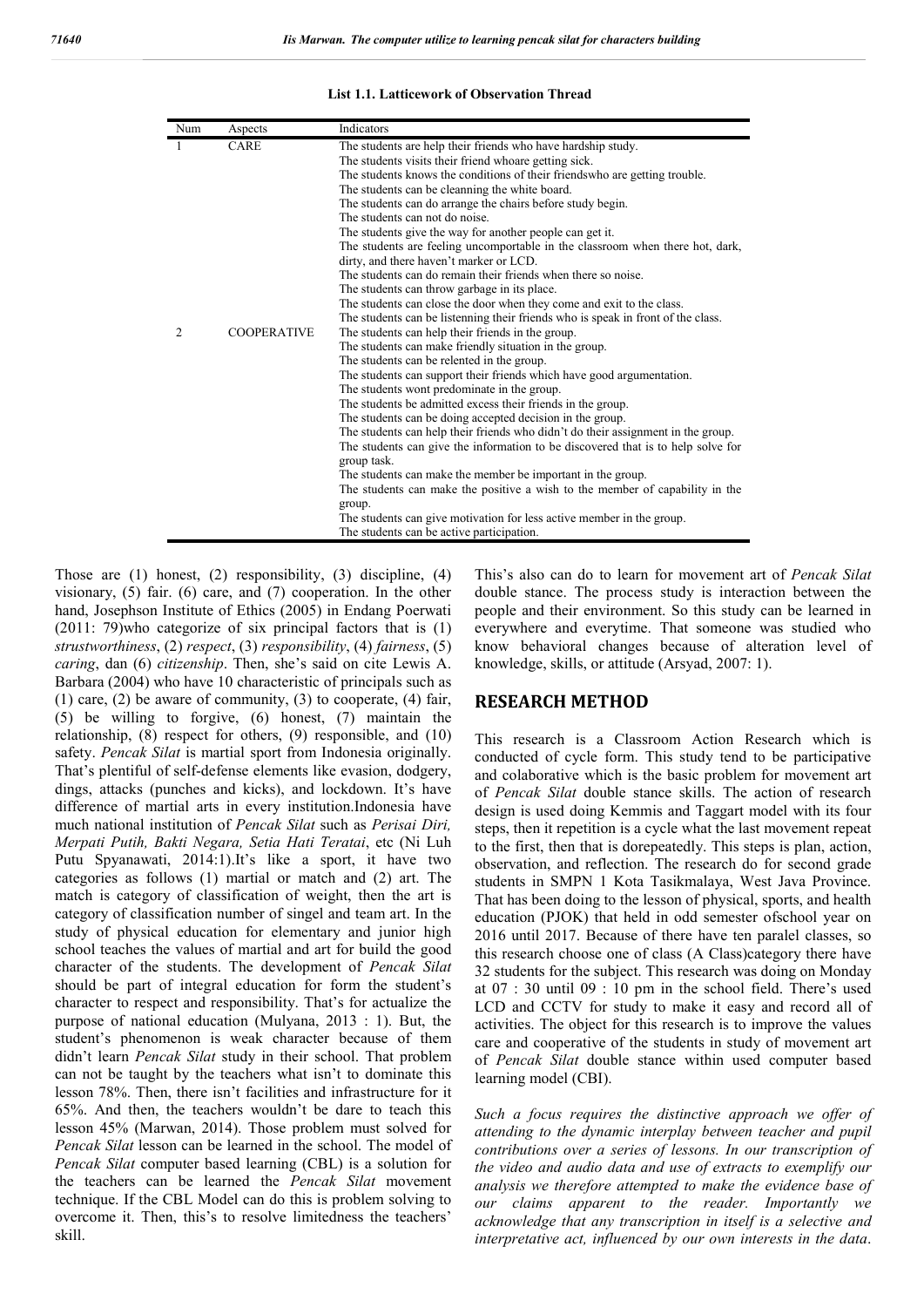*In efforts to render visible the evidence base upon which our interpretations rest, the temporal dimension of our analysis allowed us to present extracts from across the series of lessons and thus spanning a period of four weeks, in illustrating how certain patterns evolved over time* (Hammersley, 2010; Kleine Staarman, 2009). The contain of this research is qualitative data. That is behavioral students data for the process of movement art of *Pencak Silat* double stance within used computer based learning model (CBI). Then, sources of data were taken before, during, and after action research. So that, information and data for this research can obtained by steps and method as follows:

## **Observation**

The observation does to obtain data for behavior of the students in the learning process that's to help researcher for get information and data who is observer. The focus of observation to level of care and cooperative for the students when they have been going to class until studying do this. The observation thread is appear as lattice below this:

**Interview:** The interview dostudents by the researchers that is to obtain students response data on the application of computer based learning (CBL) method in the study to get an idea about the acceptance it. It is use semi-structured and free system according to the circumstances.

## **Field Notes**

The instrumentis structured to collect data from the students activities and other matters which is related to the learning process of *Pencak Silat*, especially the movement art of double stance that for before, during, or after the action.

## **Documentation**

The documentations are notes about students, photos and recordings of observation, interviews and the act of executions.

# **RESEARCH RESULTS**

# **The Students Character Description Before The Action Is Performed**

The researchers and collaborators are know from the outcome observation that the sense of care and cooperative of students is very low. They have less pay attention for environment of study and friends association. When, they came to the field who have not care for surrounding there have been much waste and so dirty. And then, there have not to clean the whiteboard and tidy up the sports equipment. They hsve been merely to sit down who hasn't care there has so dirty and distrub another students. Before class begin, they have asked where their friend who didn't come to the class. Some students answered he was sick, but they never have to see the reason about it. That have shown the individualism phenomenon. They have been careless. This phenomena can be know that for cooperative characteristic. When the teacher gave some of problems for the students have to solved together, they do this by themselves without it. The teacher gave their also oppoturnities for disscusion season in the class but they have not do this. They just have confident with themselves or in the

other words they did not trust their friends. Moreover, they have laughed for a friend when he was trying to gave a wrong answere.

Thus, the pretest result about the basic stance skills of Pencak Silat demonstrate that their average skill is 62 point. The target achievement set out in this research is 80. The hypothesis of action : if the learning of movement art skills of *Pencak Silat* in the subject of physical education, sports and health is done by computer based learning method (CBL) at small group (2 to 3 members of group), the values of caring, cooperative, and skill the movement art of Pencak Silat double stance for second grade students can increase.

*Alongside its social theoretical lens on digital games-based learning, the paper analyses game-based social interactions in tandem with game design decisions enabling additional implications to be drawn for pedagogical practice and game design* (Vasalou, 2017).

# **Research Result for first Cycle**

## **Plan**

After, the researcher have been carrying out the pretest about the movement art of *PencakSilat* double stance,and then observation to the level of care and cooperative for students, he has collaboratively made some plans for first cycle. This have been planning involves several things, that is:

- Determine the theme to be raised in small group discussion, it is movement art of *PencakSilat* double stance.
- Determine the steps of research implementation in the form of lesson plan
- Prepare the observation sheets for the discussion process and assessment exercise of computer based learning method.
- Determine the triumph product targetsto be obtain from the assessment sheet in role play. In this research, the target is planned to be achieve for movement art of *Pencak Silat* double stance students' skill at the minimum 80 point or have good category.

# **Implementation**

That first cycle research held on Monday, November 19, 2016 at 07:00 am until 08:40 am in the sports field of SMPN 1 Kota Tasikmalaya. There've amount of students present was 32, consist it for 20 men and 22 women. This activities have begun to communicated the purpose lessons and materials. Then, after it practice used the various expressions of movement art of Pencak Silat double stance, students have divided into small groups consisted of 8 groups for 2 people and 3 groups for 3 people as shown in the following table. The selection of group members have been entirely left up by the students, so that they would choose for couple member that they felt comfortable with each other.

## **Process Outcome**

Here is the observation data on the implementation of Jeu de Role: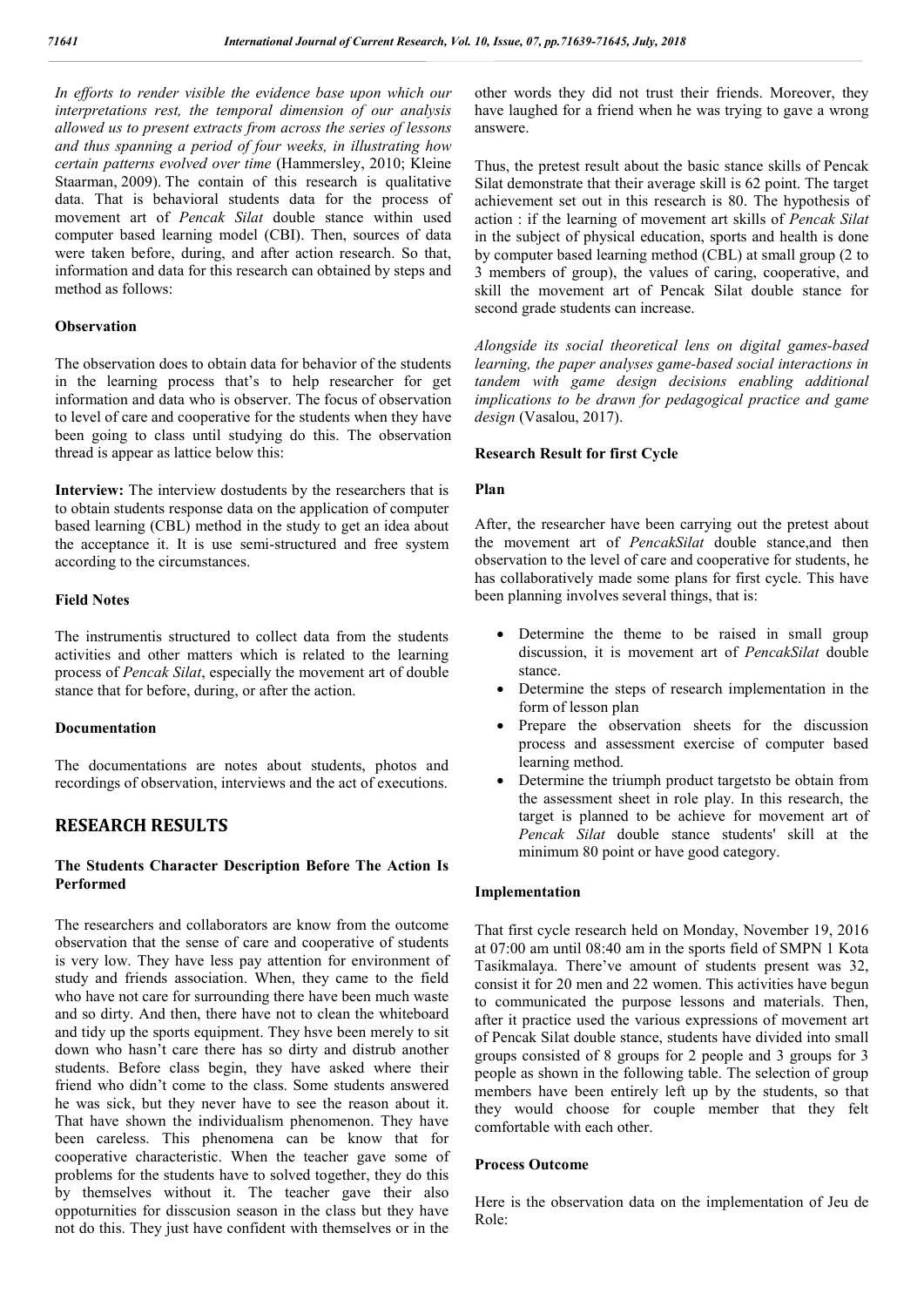| Num | Aspect                                                                                                        | Count $(\% )$ |
|-----|---------------------------------------------------------------------------------------------------------------|---------------|
|     | <b>CARE</b>                                                                                                   |               |
|     | The students are help their friends who have hardship study.                                                  | $10(45\%)$    |
|     | The students can do arrange the chairs before study begin                                                     | 2(9%)         |
| 3   | The students are feeling uncomportable in the classroom when there hot, dark, dirty, and there haven't marker | $\theta$      |
|     | or LCD.                                                                                                       |               |
|     | The students can not do noise for distrub their friends.                                                      | 12(54%)       |
|     | The students can do remain their friends when there so noise.                                                 |               |
| O   | The students keep be clean the classroom.                                                                     |               |
|     | The students can know who are their friends didn't come to the class.                                         |               |
| 8   | The students can be listenning their friends who is speak in front of the class.                              | 18(82%)       |
|     | <b>COOPERATIVE</b>                                                                                            |               |
|     | The students can utilized to have good time.                                                                  | 12(54%)       |
|     | The students make friendly situation in the group.                                                            | 15 $(68\%)$   |
| 3   | The students can be relented in the group.                                                                    | $18(82\%)$    |
|     | The students can support their friends which have good argumentation.                                         | 4(18%)        |
|     | The students wont predominate in the group.                                                                   | $18(82\%)$    |
| 6   | The students can be doing accepted decision in the group.                                                     | 22(45%)       |
|     | The students can give the information to be discovered that is to help solve for group task.                  | $10(45\%)$    |
| 8   | The students can give motivation for less active member in the group.                                         | $\theta$      |
| 9   | The students can be active participation.                                                                     | 18 (82 %)     |

**Table 2. Observation Results Jeu de role group discussion process**

**Table 3. The Movement Art of** *Pencak Silat* **Double Stance Skills**

| Num | Aspect                         | Median Score | Median Score      | Increment | Explanation |
|-----|--------------------------------|--------------|-------------------|-----------|-------------|
|     |                                | In Early     | After First Cycle | Score     |             |
|     | Appreciation (max 30)          | 19,8         | 20,3              | 0.5       | Average     |
| ↑   | Magnificence Movement (max 30) |              | 18,4              | 1,4       | Average     |
|     | Flexibility (max 20)           | 10,6         | 13,3              | 2,7       | Average     |
| 4   | Skill (max 20)                 | 14,6         | 15,1              | 0,5       | Average     |
|     | Total                          | 62           | 67                |           |             |

**Product Outcome:** This research is to know the product outcome that can observed from increase the point of movement art of *Pencak Silat* double stance skills for before and after action in the cycle. Here is a comparison of the median scores for it: In the first cycle, the aspect that experience the highest increase score is the addition of stances or movements (flexibility) within the percentage increase of 2,7 point, and then the lowest it is the aspect of skill and appreciation is 0,5. Those for all aspects measure are still average.

**Reflection:** Eventhough, work in group process and practice of computer based learning method can be facile and fun, but the product outcome is not yetsatisfied. The point of movement art of *Pencak Silat* double stance skills is still average. That is do in small group to make scenario of role play what some troubels such as (1) to control the basic stance students are very limited, so this it isn't facile. (2) In the group have 2 until 3 members that the students can free to choose it, so they are have a tendency to cluster homogeneously in terms of its movement technique abilities. Some of them have tend to be stand out for their group and then they make own group, that's contrarily for it, (3) some students have low self confidence so they just be quiet that create a students for monopolize situation in the disscusion (4) that situation make the students' care and cooperative can be less realize. So that, the process and product outcome targets have not achieved. Then, the researcher give opportunity for the students make 5 until 6 member in the groups and they have regulated for heterogeneous students. That is do to second cycle. In the process of discussion the preparation is role play materials, researchers and collaborators are walked around to help the discussion, if there have got difficulties for perform basic stances and movements while recording observations.

#### **Research Result for Second Cycle**

**Plan:** After the first cycle and movement art of Pencak Silat double stance study have done, the researcher make steps for second cycle that plans is:

- Determine the theme to be raised in small group discussion, it is movement art of *PencakSilat* double stance.
- Determine the steps of research implementation in the form of lesson plan
- Prepare the observation sheets for the discussion process and assessment exercise of computer based learning method.
- Determine the triumph product targets to be obtain from the assessment sheet in role play. In this research, the target is planned to be achieve for movement art of *Pencak Silat* double stance students' skill at the minimum 80 point or have good category.

#### **Implementation**

That first cycle research held on Monday, December 2, 2016 at 07:00 am until 08:40 am in the sports field of SMPN 1 Kota Tasikmalaya. There've amount of students present was 32, consist it for 20 men and 22 women. This activities have begun to communicated the purpose lessons and materials.Then, after it practice used the various expressions of movement art of Pencak Silat double stance, students have divided into big groups consisted it of 5 people for 2 groups and 6 people for 2 groups as shown in the following table. The selection of group members have been entirely left up by the researcher for consider of students heterogeneous skills. Here is workflow overview for that: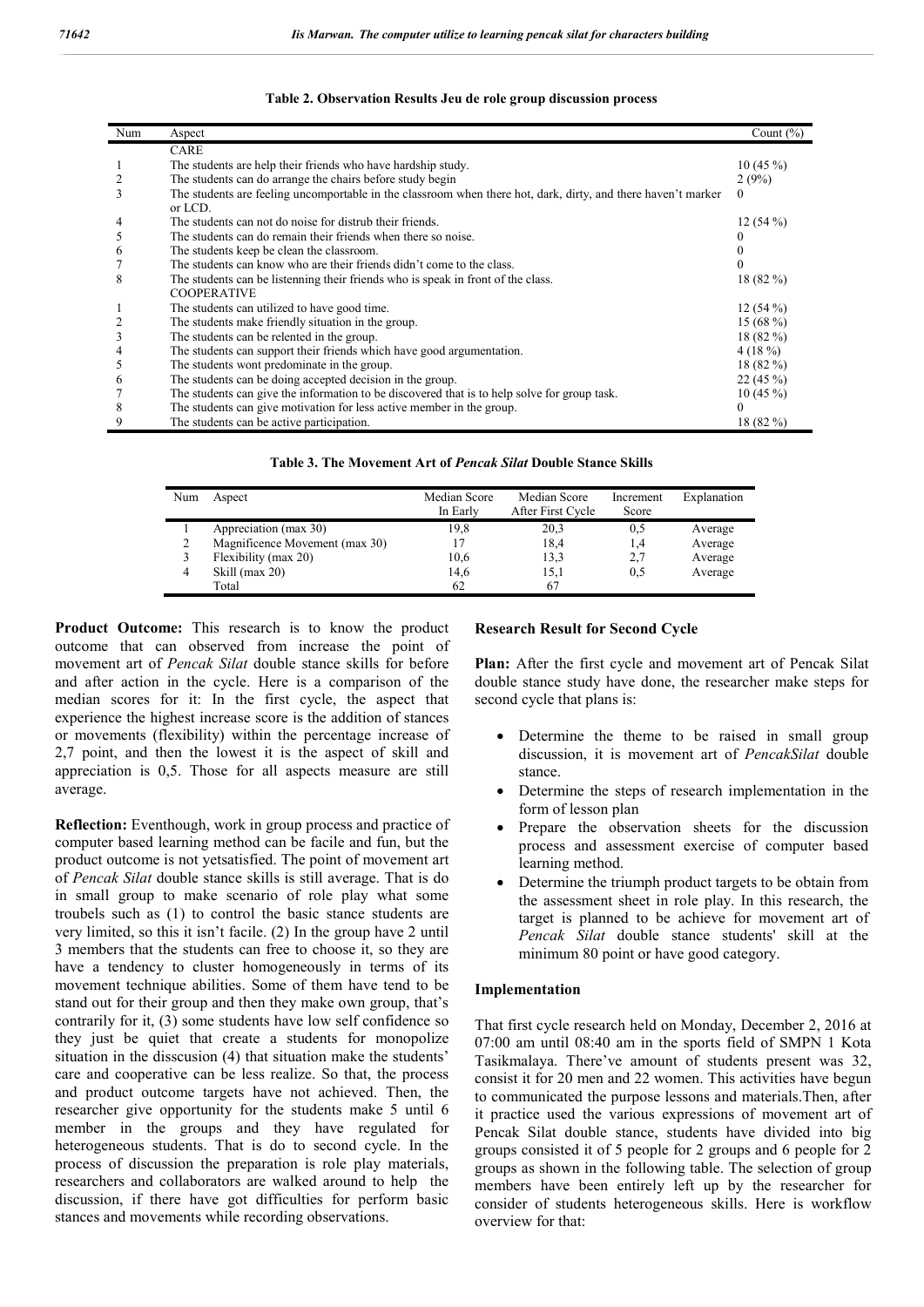| Num | Aspect                                                                                         | Count $(\% )$ |
|-----|------------------------------------------------------------------------------------------------|---------------|
|     | <b>CARE</b>                                                                                    |               |
| 1   | The students are help their friends who have hardship study.                                   | 10(45%)       |
| 2   | The students can do arrange the chairs before study begin.                                     | 2(9%)         |
| 3   | The students are feeling uncomportable in the classroom when there hot, dark, dirty, and there | 2(9%)         |
|     | haven't marker or LCD.                                                                         |               |
| 4   | The students can not do noise for distrub their friends.                                       | 12(54%)       |
| 5   | The students can do remain their friends when there so noise.                                  | 4(18%)        |
| 6   | The students keep be clean the classroom.                                                      | 2(9%)         |
|     | The students can know who are their friends didn't come to the class.                          | 10(45%)       |
| 8   | The students can be listenning their friends who is speak in front of the class.               | $18(82\%)$    |
|     | <b>COOPERATIVE</b>                                                                             |               |
|     | The students can utilized to have good time.                                                   | $12(54\%)$    |
| 2   | The students make friendly situation in the group.                                             | 15 $(68\%)$   |
| 3   | The students can be relented in the group.                                                     | $18(82\%)$    |
| 4   | The students can support their friends which have good argumentation.                          | 4(18%)        |
| 5   | The students wont predominate in the group.                                                    | $18(82\%)$    |
| 6   | The students can be doing accepted decision in the group.                                      | 22(45%)       |
|     | The students can give the information to be discovered that is to help solve for group task.   | $10(45\%)$    |
| 8   | The students can give motivation for less active member in the group.                          | 4(18%)        |
| 9   | The students can be active participation.                                                      | 18 (82 %)     |

## **Table 4. Observation Result of Group Disscusion Process**

**Table 5. The Movement Art of** *Pencak Silat* **Double Stance Skills**

| Num | Aspect                         | Median Score | Median<br>Score   | Increment | Explanation |
|-----|--------------------------------|--------------|-------------------|-----------|-------------|
|     |                                | In Early     | After First Cycle | Score     |             |
|     | Appreciation (max 30)          | 19.8         | 21,6              | 1.8       | Excellent   |
|     | Magnificence Movement (max 30) | 17           | 21,6              | 4,1       | Excellent   |
|     | Flexibility (max 20)           | 10,6         | 14,6              | 4         | Excellent   |
|     | Skill (max 20)                 | 14.6         | 15,4              | 0,8       | Excellent   |
|     | Total                          | 62           | 72.               | 10        |             |

# **Process Outcome**

In the following table is look like information data for Movement Art of Pencaksilat Double Stance:

In the second cycle the aspect which have increase higest score is magnificence movement for increment score 4,1. Then, it have lowest score is skill for increment score 0,8. Those are all aspect measure excellent.

**Reflection:** The process of work in group and practice for role play are facile and fun which is the outcome product have statisfied. The median score of movement art of *Pencak Silat*  double stance is excellent. That do work in play is to be alive to make scenario of role play in the big group. So that, the process and product targets are good achieved. That is description of students activities observed by colabolator. In the first cycle process have well done. That's study can do have dynamic.The class is somewhat noisy because of the spirit of students to compose a series of techniques of pencak silat double stance shown in front of the class. They are motivated for being in addition to their views being seen and corrected by other groups as well as the prizes provided for the best performers. The research result is about the increase of highest score for learned the Pencak Silat double stance that is appreciation of every movement with the percentage of increase of 2.7 and the low increase is the aspect of assembling motion and appreciation that score is 0.5.All aspects measured are still moderate. This is logical because in the discussion they try to compose a series of motion of each pair of their own choosing. In the process of compilation is that they give each other input on expression, phrase, words that are very possible mastery between group members are not the same so for those who do not know how to use the motion of Pencak Silat double stancewill be know from friends of their group or reference source.

In terms of appreciation is still less because they only have a very short time to memorize the dialogue and present in front of the class. In carrying out the second cycle action the researcher tries to enlarge the number of group members into 5-6 groups and the grouping is arranged so that the distribution is evenly distributed to the members of the heterogeneous group. In the process of discussing the preparation of role play materials, researchers and collaborators walk around to help with the discussion and help with vocabulary and pronunciation problems while keeping track of observations during the discussion process. Researchers at the introduction of the discussion insert moral messages of the importance of care and cooperation in the discussion to obtain maximum results. The steps and target achievements are the same as in cycle I.

In the second cycle, the aspect that experienced the highest score increase was the addition of smoothness with the magnitude of increase of 4.1 and the lowest.

*Fewer teachers mentioned motivational effects of learning with digital games. The implications of these findings for the use of digital games in teachers' educational practice are discussed*  (Huizenga, 2017).

The improvement is appreciative aspect, that is 0.8. All aspects measured are high. Group work processes and role play practices can run smoothly and pleasantly, with satisfactory product success. The average score of speaking skills is high. In the execution of large group discussions to compose scenarios play the role of lively discussion. Student awareness of caring and cooperation begins to look real. Once entering the classroom students are already there who prepare the room well. Some wipe the whiteboard, clean up equipment, tidy up the seat. At the time of discussion all are active because of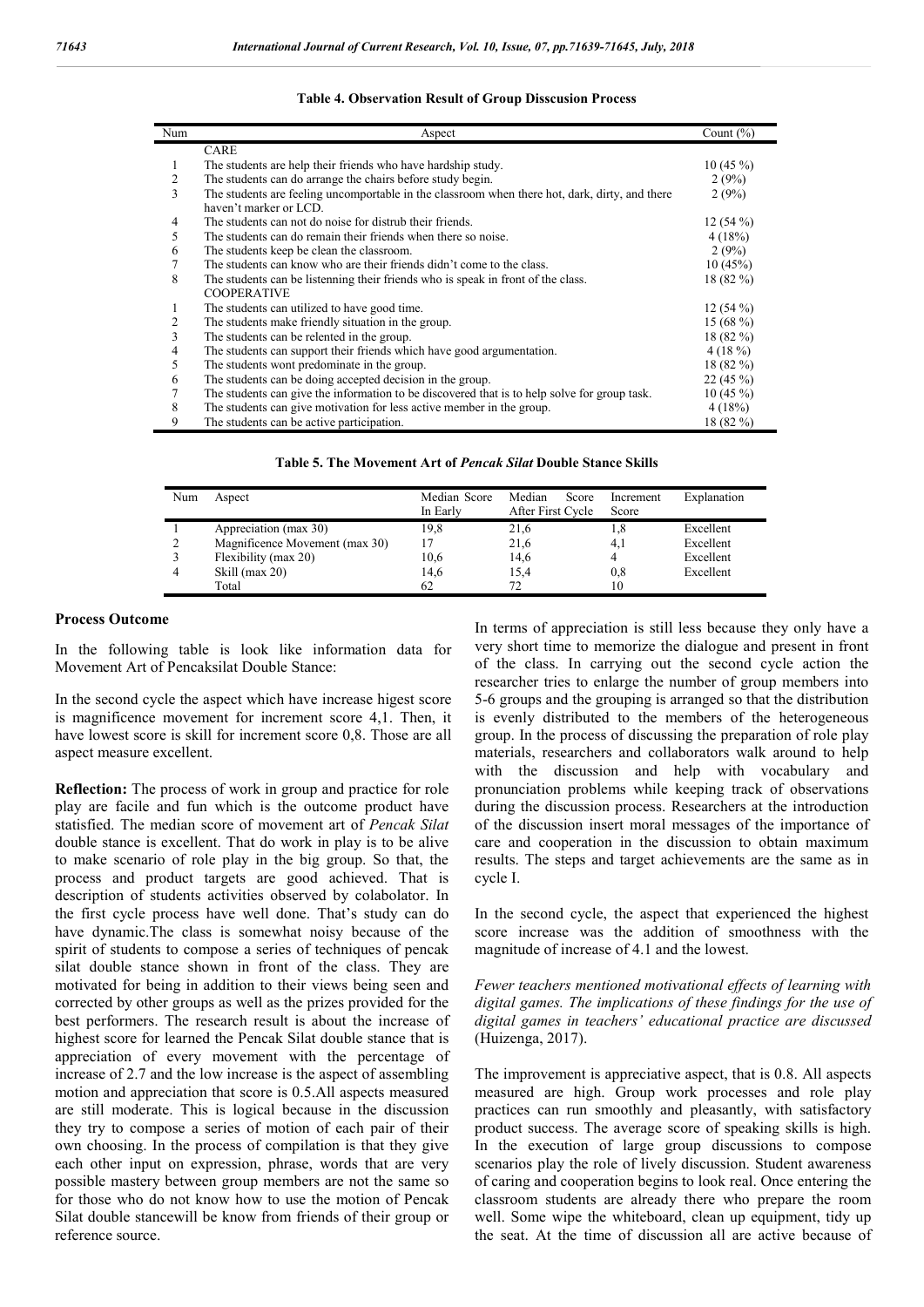mutual fishing and convey ideas for the preparation of dialogue. Thus the target of process and product success is achieved.

*In this we draw on the notion that communicative acts have 'meaning potential'* (Furberg, 2010), *to consider how meaning is made from various possible interpretations. This verbal exchange between Lior and her teacher identifies the importance of attending to the social and emotional aspects of pupils' reasoning, as suggested by* Vass and Littleton (2010), *which may not have been anticipated by the curriculum-driven setting of learning objectives.*

Other researchers have emphasised the benefits of interweaving authoritative periods of instruction with opportunities for dialogic interaction (Hellermann and Pekarek Doehler, 2010; Mercer and Littleton, 2007; Mortimer and Scott, 2003; Seedhouse, 2004; van Lier, 2000; Walsh, 2011). Following from this, and on the basis of the evidence presented here therefore, we argue that at times the content is beneficially provided by the teacher, and at other often unexpected times it is more beneficially explored dialogically by and with the pupils in negotiating an instantiated meaning-making trajectory.

## **Closing Statment**

# **Conclusion**

- Computer Based Learning method in learning able to increase students' awareness values on the material of Pencak Silat double style in the category began to be seen. Students have begun to show the early signs of behavior expressed in the indicators but not yet consistent because there is already understanding and getting the closest environmental strengthening (Heteronomy).
- Computer Based Learning method in the subjects of double martial arts can improve the values of student cooperation on the category began to be seen. Students have begun to show the early signs of behavior expressed in the indicators but not yet consistent because there is already understanding and getting the closest environmental strengthening (Heteronomy).
- Computer Based Learning method can improve students' speaking skill with high improvement from initial score of 62 to 72,7

## **Suggestions**

In order for the character formation of students to succeed in the category of culture, teachers need to apply this method continuously. The learning of double pencak silat by applying computer based learning method will only succeed if done continuously and thoroughly. In addition to increasing the character of caring and cooperation values, this method is favored by students because it gives freedom of expression and eliminates fear, low self esteem and increase courage to express opinions. Therefore, it is suggested to teachers to apply on other subjects

# **REFERENCES**

Baldry, A., and Thibault, P. 2006. *Multimodal transcription and text analysis*. London: Equinox.

- Bourne, J., and Jewitt, C. 2003. *Orchestrating debate: A multimodal analysis of classroom interaction*. Reading, 37(2), 64–72.
- Burns, H.D. 1999. *Collaborative Action Research for English Language Teachers*. Cambridge : Cambridge University Press.
- Chairiyah. 2011. *Keefektifan Metode Membaca Ceritera Untuk Pendidikan Karakter Terintegrasi Dalam Pembelajaran IPS di Sekolah Dasar*. Thesis. Tidak dipublikasikan. Yogyakarta: PPS UNY.
- Dahlan MD. 1990. *Model-model Mengajar*. Bandung : Diponogoro.
- David Elkind and Freddy Sweet. 2004. *Caracter Education*. New York : Oxford.
- DIRJEN DIKTI. 2010. *Kerangka Acuan Pendidikan Karakter*. Jakarta.
- Ellis, R. 1994. *The Study of Second Language Acquisition*. New York : Oxford University Press.
- Endang Komara, Prof. Dr. H., M. Si. 2012. *Model Bermain Peran Dalam Pembelajaran Partisipatif.* Diunduh dari http://khoirulanwari.wordpress.com/about/model-bermainperan-dalam-pembelajaran-partisipatif/ pada tgl. 19 Oktober 2012
- Endang Poerwanti. 2011. *Pengembangan insrtrumen Asesmen pendidikan karakter di taman kanak-kanak.* Disertasi. Tidak dipublikasikan. Yogyakarta: PPS UNY.
- Furberg, A. 2010. *Scientific Inquiry In Web-Based Learning Environments: Exploring Technological, Epistemic And Institutional Aspects Of Students' Meaning Making.* Norway: University of Oslo [PhD thesis].
- Hammersley, M. 2010. *Reproducing or constructing? Some questions about transcription in social research. Qualitative Research*, 10(5), 553–569.
- Hellermann, J., and Pekarek Doehler, S. 2010. *On the contingent nature of language learning tasks*. Classroom Discourse, 1(1), 25–45.
- Hopkins, David. 1993. A Theacher's Guideto Classroom Research. Buchkingham. Open University Press.
- Huizenga, J.C. et al. 2017. "Teacher perceptions of the value of game-based learning in secondary education".Journal of Computer and Aducation, Volume 110, 105-115.
- Kleine Staarman, J. 2009. *Collaboration and technology: The nature of discourse in primary school computer-supported collaborative learning practices*. Nijmegen, The Netherlands: Radboud University [PhD thesis].
- Littleton, K., Twiner, A., and Gillen, J. 2010. *Instruction as orchestration: Multimodal connection building with the interactive whiteboard*. Pedagogies: An International Journal, 5(2), 130–141.
- Mercer, N., and Littleton, K. 2007. *Dialogue and the development of children's thinking: A sociocultural approach*. London and New York: Routledge.
- Mulyana. 2011. "Pembentukan Karakter Melalui Pembinaan Olahraga" Jurnal *Kepelatihan Olahraga*. Volume 3 Nomor 2 Desember 2013.
- Mulyasa.2003. *Kurikulum Berbasis Kompetensi. Konsep; Karakteristik danImplementasi*. Bandung : P.T. Remaja Rosdakarya.
- Portal Jurnal Seedhouse, P. 2004. *Different perspectives on language classroom interaction*. Language Learning, 54(S1), 55–100.
- Seedhouse, P. 2004. *Different perspectives on language classroom interaction*. Language Learning, 54(S1), 55–100.
- Van Lier, L. 2000. From input to affordance: *Social-interactive learning from an ecological perspective*. In J. P. Lantolf